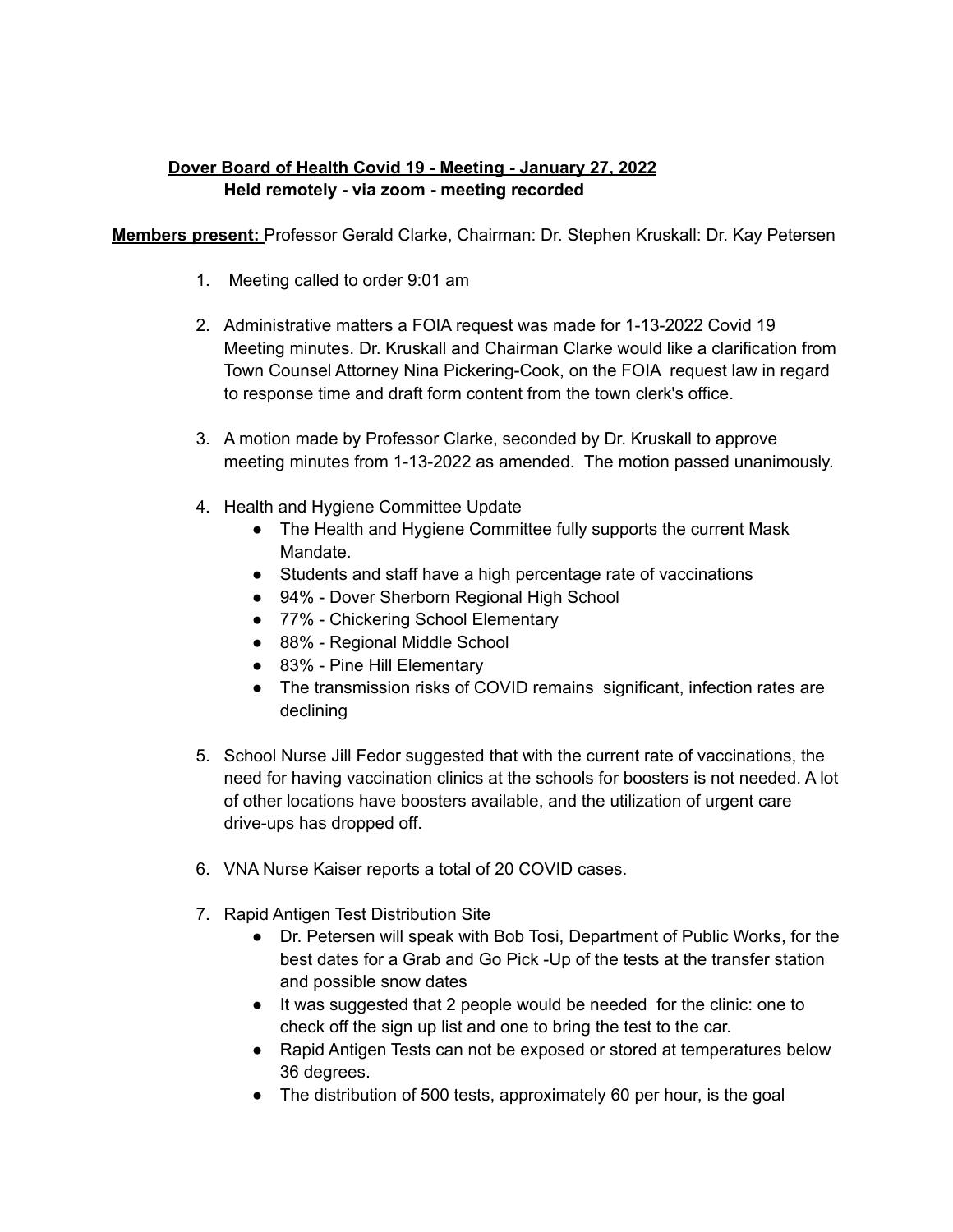- A police detail would help with line formation
- 8. Dave Sullivan, Municipal Project Manager, will prepare a sign up sheet for the rapid antigen distribution site.
- 9. Dr. Petersen and Kate O'Brien, Assistant Town Administrator will obtain the details of using the transfer station for the distribution of the rapid antigen tests.
- 10. Currently the schools, the Charles River School and the childcare facilities have adequate supplies of the antigen tests.
- 11. Janet Claypoole, Director of the Council on Aging will notify seniors of the antigen test drive-up test site and have a reserve for those who can not attend.
- 12. Dr. Petersen made a motion seconded by Dr. Kruskall to retain the Mask Mandate Order of September 13, 2021. The motion passed unanimously.
- 13. The meeting was open for public comment. There was none.
- 14. Dr. Petersen will inform the Town's residents of the rapid antigen test distribution site on social media.
- 15. Dr Petersen will discuss with the Board of Selectmen at a later date if the Town requires any future purchases of rapid antigen tests
- 16. Professor Clarke requested Dr. Kruskall and Dr. Petersen submit their edits for the Town Report. The deadline is Friday January 28, 2022.
- 17. These are the revisions that were agreed upon for the Town Report;
	- Deer Management, There seem to be fewer deer in the Town of Dover. More deer are being killed by motor vehicles than by the deer hunt.
	- Updated versions on the BOH active involvement will be provided on 40B and the Caryl Community Center septic systems. An updated list with the number of permits and licenses that were distributed.
	- Water Resources, There was discussion about the need to retain Kleinfelder as consultants. There was no concern regarding drought as 2021 was a normal year of precipitation
	- Food and Refreshments; The Board and its inspection agent worked to reduce the presence of vermin including rats, in areas served by commercial dumpsters near business establishments
	- Public Health and Awareness Substance Abuse; The Board has had to respond to several citation notices issued by the FDA and Massachusetts DPH regarding violations by commercial enterprises in the sale of tobacco products.